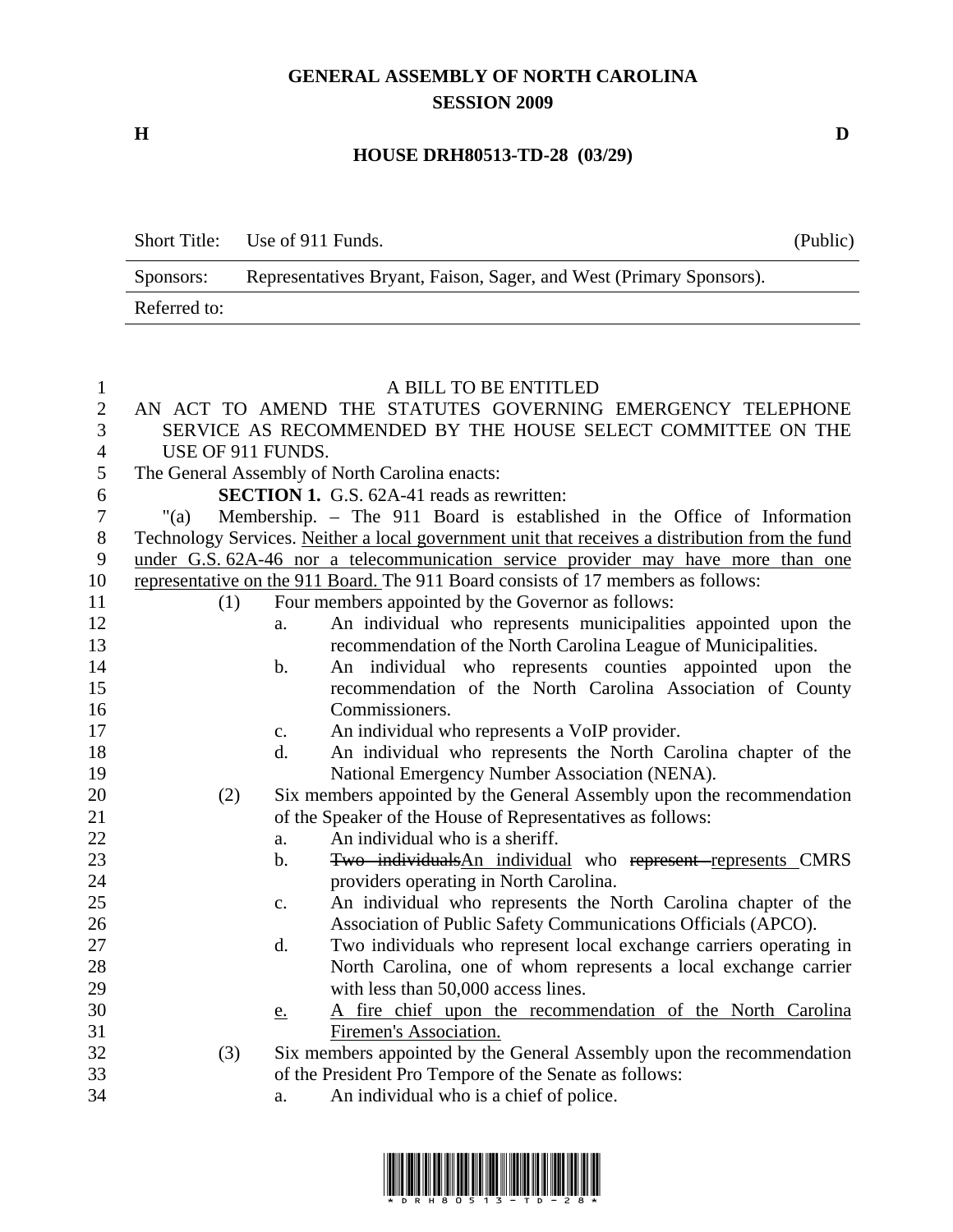|                         |                       | <b>General Assembly of North Carolina</b>                                                                          | <b>Session 2009</b>                                                                                                                   |
|-------------------------|-----------------------|--------------------------------------------------------------------------------------------------------------------|---------------------------------------------------------------------------------------------------------------------------------------|
|                         |                       | $b$ .<br>Carolina.                                                                                                 | Two individuals who represent CMRS providers operating in North                                                                       |
|                         |                       | c.                                                                                                                 | An individual who represents the North Carolina chapter of the<br>National Emergency Number Association (NENA). An emergency          |
|                         |                       |                                                                                                                    | management director upon the recommendation of the North                                                                              |
|                         |                       | Services.                                                                                                          | Carolina Association of Rescue and Emergency Management                                                                               |
|                         |                       | d.<br>with less than 200,000 access lines.                                                                         | Two individuals who represent local exchange carriers operating in<br>North Carolina, one of whom represents a local exchange carrier |
|                         | (4)                   | The State Chief Information Officer or the State Chief Information Officer's<br>designee, who serves as the chair. |                                                                                                                                       |
| (b)                     |                       | Term. - A member's term is four three years. No member may serve more than two                                     |                                                                                                                                       |
|                         |                       | terms. Members remain in office until their successors are appointed and qualified. Vacancies                      |                                                                                                                                       |
|                         |                       | are filled in the same manner as the original appointment. The Governor may remove any                             |                                                                                                                                       |
| $\ldots$ "              |                       | member for misfeasance, malfeasance, or nonfeasance in accordance with G.S. 143B-13(d).                            |                                                                                                                                       |
|                         |                       | <b>SECTION 1.(b)</b> Other than the position removed by this act or individuals                                    |                                                                                                                                       |
|                         |                       | prohibited from serving on the Board due to duplicate representation prohibited by this act, the                   |                                                                                                                                       |
|                         |                       | existing members of the 911 Board shall continue to serve until the expiration of their original                   |                                                                                                                                       |
|                         |                       | terms. An existing member may not be reappointed to the Board if he or she has served two                          |                                                                                                                                       |
| terms on the 911 Board. |                       |                                                                                                                    |                                                                                                                                       |
|                         |                       | <b>SECTION 2.(a)</b> G.S. $62A-42(a)$ reads as rewritten:                                                          |                                                                                                                                       |
| " $(a)$                 |                       | Duties. – The 911 Board has the following powers and duties:                                                       |                                                                                                                                       |
|                         |                       |                                                                                                                    |                                                                                                                                       |
|                         | (4)                   | To establish policies and procedurespolicies, procedures, and primary PSAP                                         |                                                                                                                                       |
|                         |                       | operating standards to fund advisory services and training for PSAPs and to                                        |                                                                                                                                       |
|                         |                       | provide funds in accordance with these policies and procedures.policies,                                           |                                                                                                                                       |
|                         |                       | procedures, and standards for PSAP operations.                                                                     |                                                                                                                                       |
|                         |                       |                                                                                                                    |                                                                                                                                       |
|                         | (9)                   | To adopt rules to implement this Article. This authority does not include the                                      |                                                                                                                                       |
|                         |                       | regulation of any enhanced 911 service, such as the establishment of                                               |                                                                                                                                       |
|                         |                       | technical standards standards for telecommunications service providers to                                          |                                                                                                                                       |
|                         |                       | deliver 911 voice and data.                                                                                        |                                                                                                                                       |
|                         | $\ldots$ <sup>"</sup> |                                                                                                                    |                                                                                                                                       |
|                         |                       | <b>SECTION 2.(b)</b> G.S. $62A-46(c)$ is amended by adding a new subdivision to read:                              |                                                                                                                                       |
|                         | "(5)                  | A PSAP must comply with the rules, policies, procedures, and operating                                             |                                                                                                                                       |
|                         |                       | standards for primary PSAPs adopted by the Board."                                                                 |                                                                                                                                       |
|                         |                       | <b>SECTION 2.(c)</b> Subsection (b) of this section becomes effective July 1, 2011.                                |                                                                                                                                       |
|                         |                       | <b>SECTION 3.</b> G.S. 62A-42(b) reads as rewritten:                                                               |                                                                                                                                       |
| " $(b)$                 |                       | Prohibition. - In no event shall the 911 Board or any other State agency lease,                                    |                                                                                                                                       |
|                         |                       | construct, operate, or own a communications network for the purpose of providing 911 service.                      |                                                                                                                                       |
|                         |                       | The 911 Board may pay private sector vendors for provisioning a network for the purpose of                         |                                                                                                                                       |
| providing 911 service." |                       |                                                                                                                    |                                                                                                                                       |
|                         |                       | <b>SECTION 4.(a)</b> G.S. $62A-42(a)(6)$ reads as rewritten:                                                       |                                                                                                                                       |
|                         | "(6)                  | To make and enter into contracts and agreements necessary or incidental to                                         |                                                                                                                                       |
|                         |                       | the performance of its powers and duties under this Article and to use                                             |                                                                                                                                       |
|                         |                       | revenue available to the 911 Board under G.S. 62A-44 for administrative                                            |                                                                                                                                       |
|                         |                       | expenses to pay its obligations under the contracts and agreements. The                                            |                                                                                                                                       |
|                         |                       | Board may use funds available to the Board under G.S. 62A-47 to pay its                                            |                                                                                                                                       |
|                         |                       | obligations incurred for statewide 911 Projects."                                                                  |                                                                                                                                       |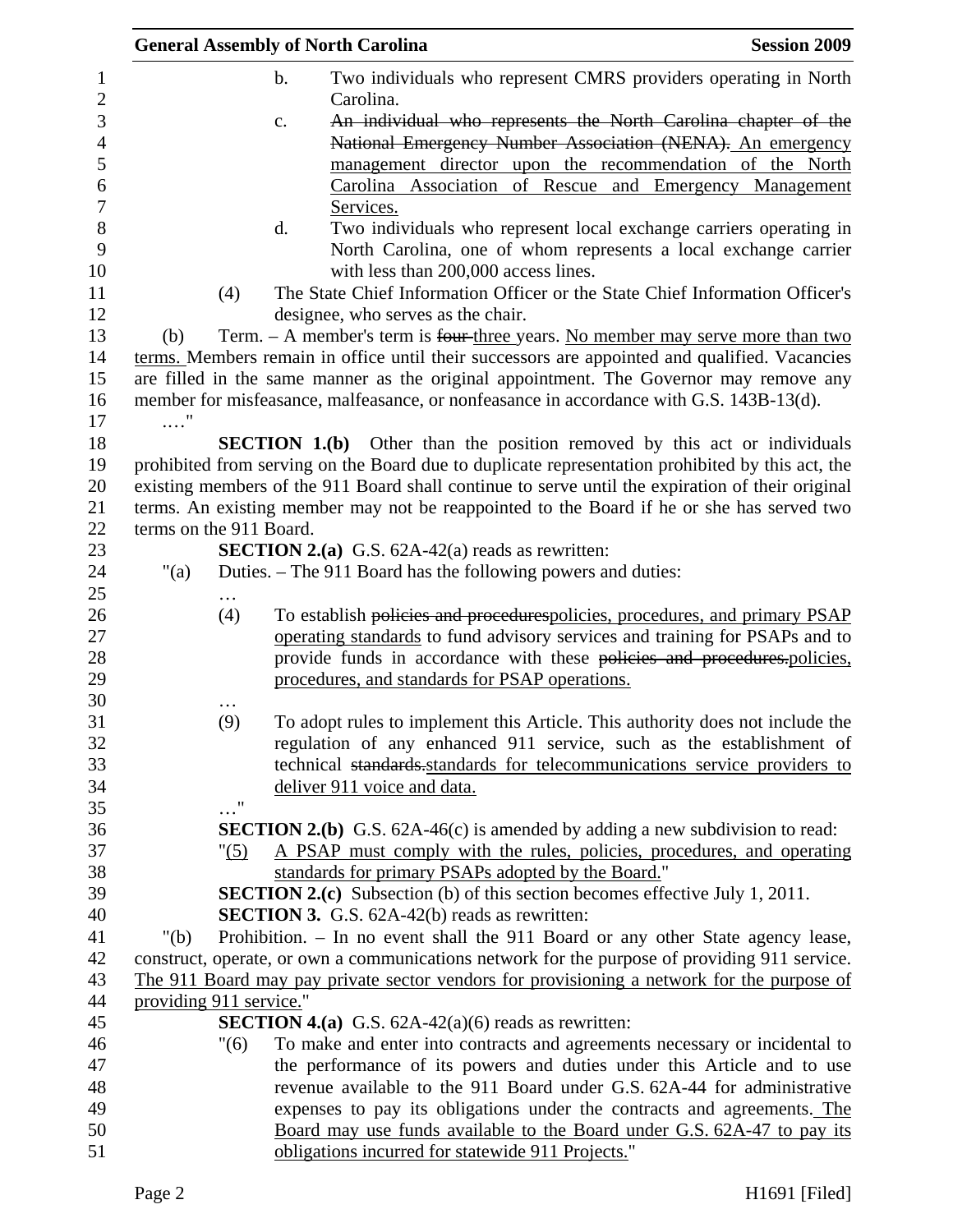|                  |                  | <b>General Assembly of North Carolina</b>                                                                | <b>Session 2009</b> |
|------------------|------------------|----------------------------------------------------------------------------------------------------------|---------------------|
| $\mathbf{1}$     |                  | <b>SECTION 4.(b)</b> G.S. $62A-45(c)$ reads as rewritten:                                                |                     |
| $\boldsymbol{2}$ | " $(c)$          | Grant Reallocation. – If the amount of reimbursements to CMRS providers by the                           |                     |
| 3                |                  | 911 Board for a fiscal year is less than the amount of funds allocated for reimbursements to             |                     |
| $\overline{4}$   |                  | CMRS providers for that fiscal year, the 911 Board may reallocate part or all of the excess              |                     |
| 5                |                  | amount to the PSAP Grant and 911 Statewide Projects Account established under G.S. 62A-47.               |                     |
| 6                |                  | The 911 Board may reallocate funds under this subsection only once each calendar year and                |                     |
| 7                |                  | may do so only within the three-month period that follows the end of the fiscal year. If the 911         |                     |
| $8\,$            |                  | Board reallocates more than a total of three million dollars (\$3,000,000) to the PSAP Grant and         |                     |
| 9                |                  | 911 Statewide Projects Account in a calendar year, it must consider reducing the amount of the           |                     |
| 10               |                  | service charge in G.S. 62A-44 to reflect more accurately the underlying costs of providing 911           |                     |
| 11               | system services. |                                                                                                          |                     |
| 12               |                  | The 911 Board must make the following findings before it reallocates funds to the PSAP                   |                     |
| 13               |                  | Grant and 911 Statewide Projects Account:                                                                |                     |
| 14               | (1)              | There is a critical need for additional funding for PSAPs in rural or high-cost                          |                     |
| 15               |                  | areas to ensure that enhanced 911 service is deployed throughout the State.                              |                     |
| 16               | (2)              | The reallocation will not impair cost recovery by CMRS providers.                                        |                     |
| 17               | (3)              | The reallocation will not result in the insolvency of the 911 Fund."                                     |                     |
| 18               |                  | <b>SECTION 4.(c)</b> G.S. 62A-47 reads as rewritten:                                                     |                     |
| 19               |                  | "§ 62A-47. PSAP Grant and Statewide 911 Projects Account.                                                |                     |
| 20               |                  |                                                                                                          |                     |
| 21               | (b)              | Grant Application. $-$ A PSAP may apply to the 911 Board for a grant from the                            |                     |
| 22               |                  | PSAP Grant-Account. An application must be submitted in the manner prescribed by the 911                 |                     |
| 23               |                  | Board. The 911 Board may approve a grant application and enter into a grant agreement with a             |                     |
| 24               |                  | PSAP if it determines all of the following:                                                              |                     |
| 25               | (1)              | The costs estimated in the application are reasonable and have been or will                              |                     |
| 26               |                  | be incurred for the purpose of promoting a cost-effective and efficient 911                              |                     |
| 27               |                  | system.                                                                                                  |                     |
| 28               | (2)              | The expenses to be incurred by the applicant are consistent with the 911                                 |                     |
| 29               |                  | State Plan.                                                                                              |                     |
| 30<br>31         | (3)              | There are sufficient funds available in the fiscal year in which the grant<br>funds will be distributed. |                     |
| 32               | (4)              | The costs are authorized PSAP costs under $G.S. 62A-46(c).G.S. 62A-46(c)$                                |                     |
| 33               |                  | or $(c1)$ .                                                                                              |                     |
| 34               | (c)              | Grant Agreement. $-$ A grant agreement between the 911 Board and a PSAP must                             |                     |
| 35               |                  | include the purpose of the grant, the time frame for implementing the project or program                 |                     |
| 36               |                  | funded by the grant, the amount of the grant, and a provision for repaying grant funds if the            |                     |
| 37               |                  | PSAP fails to comply with any of the terms of the grant. The amount of the grant may vary                |                     |
| 38               |                  | among grantees. If the grant is intended to promote the deployment of enhanced 911 service in            |                     |
| 39               |                  | a rural area of the State, the grant agreement must specify how the funds will assist with this          |                     |
| 40               |                  | goal. The 911 Board must publish one or more notices each fiscal year advertising the                    |                     |
| 41               |                  | availability of grants from the PSAP Grant Account and detailing the application process,                |                     |
| 42               |                  | including the deadline for submitting applications, any required documents specifying costs,             |                     |
| 43               |                  | either incurred or anticipated, and evidence demonstrating the need for the grant. Any grant             |                     |
| 44               |                  | funds awarded to PSAPs under this section are in addition to any funds reimbursed under                  |                     |
| 45               | G.S. 62A-46.     |                                                                                                          |                     |
| 46               | (d)              | Statewide 911 Projects. – The Board may use funds from the Account for statewide                         |                     |
| 47               |                  | projects if the Board determines the project meets all of the following requirements:                    |                     |
| 48               | <u>(1)</u>       | The project is consistent with the 911 plan.                                                             |                     |
| 49               | (2)              | The project is cost effective and efficient when compared to the aggregated                              |                     |
| 50               |                  | costs incurred by primary PSAPs for implementing individual projects.                                    |                     |
| 51               | (3)              | The project is an eligible expense under G.S. $62A-46(c)$ or $(c1)$ .                                    |                     |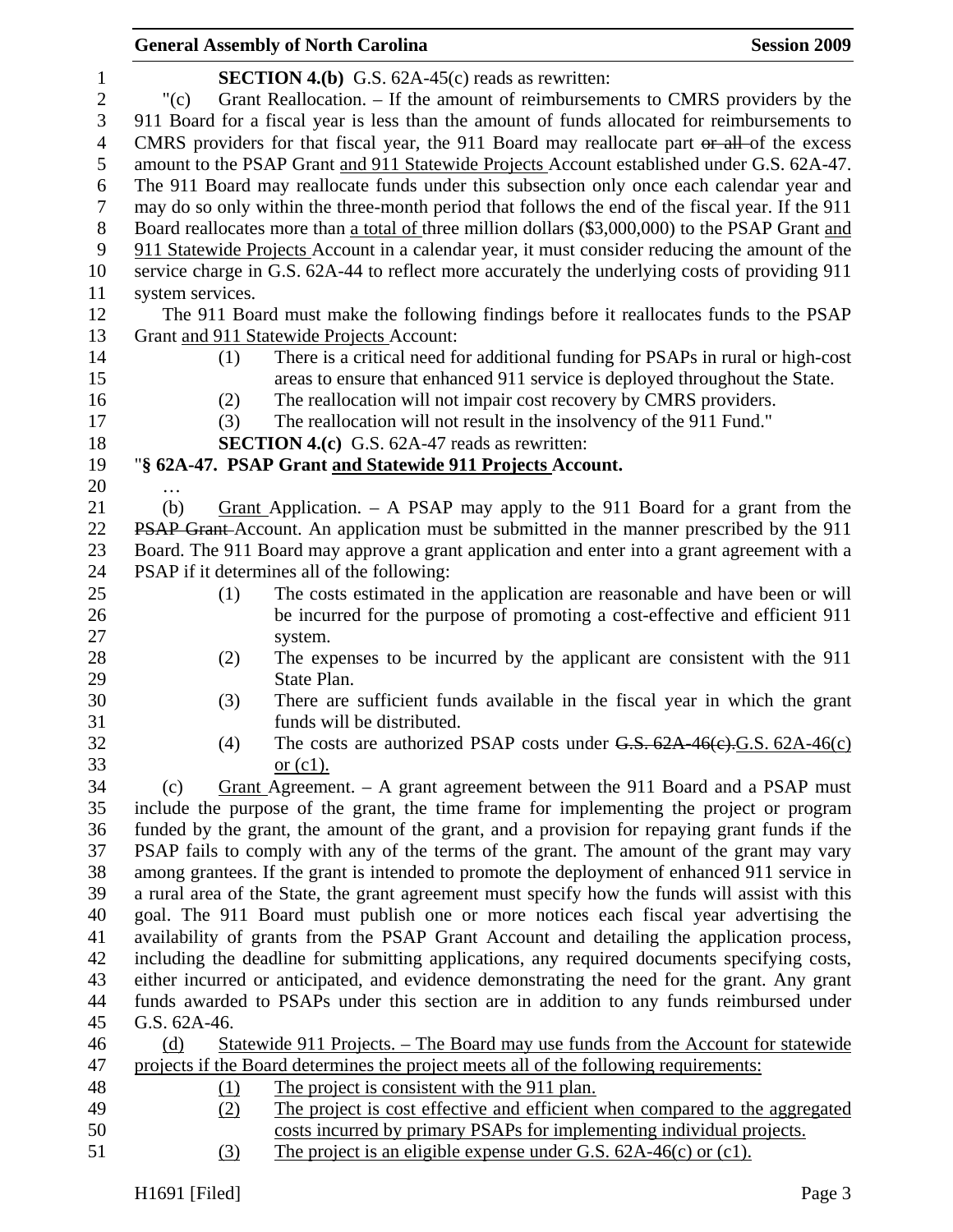|                |                       | <b>General Assembly of North Carolina</b>                                                         | <b>Session 2009</b> |
|----------------|-----------------------|---------------------------------------------------------------------------------------------------|---------------------|
| 1              | (4)                   | The project will have statewide benefit for 911 service."                                         |                     |
| $\overline{2}$ |                       | <b>SECTION 4.(d)</b> G.S. 62A-43(d) reads as rewritten:                                           |                     |
| 3              | " $(d)$               | Adjustment of Charge. - The 911 Board must monitor the revenues generated by the                  |                     |
| $\overline{4}$ |                       | service charge. If the 911 Board determines that the rate produces revenue in excess of or        |                     |
| 5              |                       | insufficient for the amount needed, the 911 Board must reducemay adjust the rate. The reduced     |                     |
| 6              |                       | rate must ensure full cost recovery for voice communications service providers and for primary    |                     |
| 7              |                       | PSAPs over a reasonable period of time. A change in the amount of the rate becomes effective      |                     |
| 8              |                       | only on July 1 of an even-numberedany year. The 911 Board must notify providers of a change       |                     |
| 9              |                       | in the rate at least 90 days before the change becomes effective."                                |                     |
| 10             |                       | <b>SECTION 5.</b> G.S. 62A-44(b) reads as rewritten:                                              |                     |
| 11             | " $(b)$               | Allocation of Revenues. – The percentage of the funds remitted under G.S. 62A-43                  |                     |
| 12             |                       | which The the 911 Board may deduct and retain for its administrative expenses is initially set at |                     |
| 13             |                       | one percent (1%) of the total service charges collected. The 911 Board must monitor the           |                     |
| 14             |                       | amount of funds required to meet its financial commitment to providing technical assistance to    |                     |
| 15             |                       | primary PSAPs and may, if costs warrant, adjust the percentage up to two percent $(2\%)$ .        |                     |
| 16             |                       | one percent (1%) of the total service charges remitted to it under G.S. 62A-43 for deposit in the |                     |
| 17             |                       | 911 Fund. The remaining revenues remitted to the 911 Board for deposit in the 911 Fund are        |                     |
| 18             | allocated as follows: |                                                                                                   |                     |
| 19             |                       |                                                                                                   |                     |
| 20             |                       | <b>SECTION 6.(a)</b> G.S. $62A-46(a)$ reads as rewritten:                                         |                     |
| 21             | "(a)                  | Monthly Distribution. – The 911 Board must make monthly distributions to primary                  |                     |
| 22             |                       | PSAPs from the amount allocated to the 911 Fund for PSAPs. The amount to be distributed to        |                     |
| 23             |                       | each primary PSAP is the sum of the following:                                                    |                     |
| 24             | $\leftrightarrow$     | The PSAP's base amount. The PSAP's base amount is the amount the                                  |                     |
| 25             |                       | PSAP received in the fiscal year ending June 30, 2007, and deposited in the                       |                     |
| 26             |                       | Emergency Telephone System Fund of its local governing entity, as reported                        |                     |
| 27             |                       | to the State Treasurer's Office, Local Government Division.                                       |                     |
| 28             | (2)                   | The PSAP's per capita amount. The PSAP's per capita amount is the                                 |                     |
| 29             |                       | PSAP's per capita share of the amount designated by the Board under                               |                     |
| 30             |                       | subsection (b) of this section for the per capita distribution. The 911 Board                     |                     |
| 31             |                       | must use the most recent population estimates certified by the State Budget                       |                     |
| 32             |                       | Officer in making the per capita distribution under this subdivision. A PSAP                      |                     |
| 33             |                       | is not eligible for a distribution under this subdivision unless it provides                      |                     |
| 34             |                       | enhanced 911 service A PSAP is not eligible for a distribution under this                         |                     |
| 35             |                       | subsection unless it provides enhanced 911 service and received                                   |                     |
| 36             |                       | distributions from the 911 Board in the prior fiscal year. The Board must                         |                     |
| 37             |                       | notify PSAPs of the estimated distributions no later than December 31 of                          |                     |
| 38             |                       | each year. The Board must determine actual distributions no later than June                       |                     |
| 39             |                       | 1 of each year. The Board must determine a method for establishing                                |                     |
| 40             |                       | distributions that is equitable and sustainable, and that ensures distributions                   |                     |
| 41             |                       | for eligible operating costs and anticipated increases for all funded PSAPs.                      |                     |
| 42             |                       | The Board must establish a formula to determine each PSAP's base amount.                          |                     |
| 43             |                       | The formula must be determined and published to PSAPs in the first quarter                        |                     |
| 44             |                       | of the fiscal year preceding the fiscal year in which the formula is used. The                    |                     |
| 45             |                       | Board must not change the funding formula for the base amount more than                           |                     |
| 46             |                       | once every year. In establishing the funding formula, the Board must                              |                     |
| 47             |                       | consider information including population of the area served by a PSAP,                           |                     |
| 48             |                       | PSAP reports and budgets, disbursement histories, historical costs, PSAP                          |                     |
| 49             |                       | operations, 911 technologies used by the PSAP, compliance with operating                          |                     |
| 50             |                       | standards of the 911 Board, level of service a PSAP delivers dispatching fire,                    |                     |
| 51             |                       | Emergency Medical Services, law enforcement, Emergency Medical                                    |                     |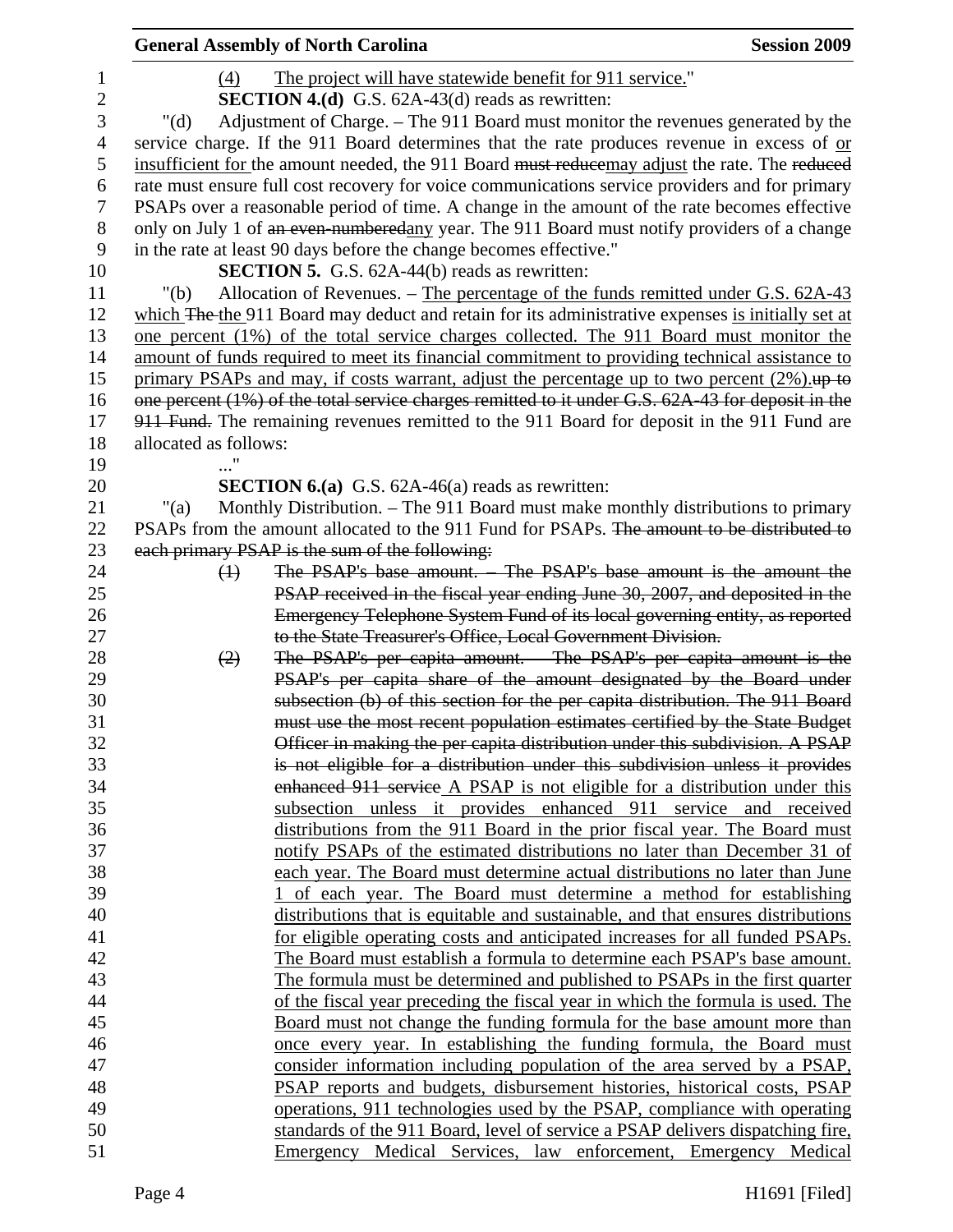|         | <b>General Assembly of North Carolina</b>                                                                        | <b>Session 2009</b>                                                                                                                                                                                                                                                                                                                                                                                                                                                                                                                                                                                                                                                                                                                                                                                                                                                                                                                                                                                                                                                                                                                                                                                                                                                                                                                                                                                                                                                                                                                                                                                                                                                                                                                                                                                                                                                                                                                                                                                                                                                                                                                                                                                                                                                                                                                                                                                                                                                                                                                                                                                                                                                                                                                                                                                                                                                                                                                                                                                             |
|---------|------------------------------------------------------------------------------------------------------------------|-----------------------------------------------------------------------------------------------------------------------------------------------------------------------------------------------------------------------------------------------------------------------------------------------------------------------------------------------------------------------------------------------------------------------------------------------------------------------------------------------------------------------------------------------------------------------------------------------------------------------------------------------------------------------------------------------------------------------------------------------------------------------------------------------------------------------------------------------------------------------------------------------------------------------------------------------------------------------------------------------------------------------------------------------------------------------------------------------------------------------------------------------------------------------------------------------------------------------------------------------------------------------------------------------------------------------------------------------------------------------------------------------------------------------------------------------------------------------------------------------------------------------------------------------------------------------------------------------------------------------------------------------------------------------------------------------------------------------------------------------------------------------------------------------------------------------------------------------------------------------------------------------------------------------------------------------------------------------------------------------------------------------------------------------------------------------------------------------------------------------------------------------------------------------------------------------------------------------------------------------------------------------------------------------------------------------------------------------------------------------------------------------------------------------------------------------------------------------------------------------------------------------------------------------------------------------------------------------------------------------------------------------------------------------------------------------------------------------------------------------------------------------------------------------------------------------------------------------------------------------------------------------------------------------------------------------------------------------------------------------------------------|
|         | dispatch, and the tier designation of the county in which the PSAP is located                                    |                                                                                                                                                                                                                                                                                                                                                                                                                                                                                                                                                                                                                                                                                                                                                                                                                                                                                                                                                                                                                                                                                                                                                                                                                                                                                                                                                                                                                                                                                                                                                                                                                                                                                                                                                                                                                                                                                                                                                                                                                                                                                                                                                                                                                                                                                                                                                                                                                                                                                                                                                                                                                                                                                                                                                                                                                                                                                                                                                                                                                 |
|         |                                                                                                                  |                                                                                                                                                                                                                                                                                                                                                                                                                                                                                                                                                                                                                                                                                                                                                                                                                                                                                                                                                                                                                                                                                                                                                                                                                                                                                                                                                                                                                                                                                                                                                                                                                                                                                                                                                                                                                                                                                                                                                                                                                                                                                                                                                                                                                                                                                                                                                                                                                                                                                                                                                                                                                                                                                                                                                                                                                                                                                                                                                                                                                 |
|         | proper by the Board. In the first quarter of the Board's fiscal year, the Board                                  |                                                                                                                                                                                                                                                                                                                                                                                                                                                                                                                                                                                                                                                                                                                                                                                                                                                                                                                                                                                                                                                                                                                                                                                                                                                                                                                                                                                                                                                                                                                                                                                                                                                                                                                                                                                                                                                                                                                                                                                                                                                                                                                                                                                                                                                                                                                                                                                                                                                                                                                                                                                                                                                                                                                                                                                                                                                                                                                                                                                                                 |
|         | must determine whether payments to PSAPs during the preceding fiscal year                                        |                                                                                                                                                                                                                                                                                                                                                                                                                                                                                                                                                                                                                                                                                                                                                                                                                                                                                                                                                                                                                                                                                                                                                                                                                                                                                                                                                                                                                                                                                                                                                                                                                                                                                                                                                                                                                                                                                                                                                                                                                                                                                                                                                                                                                                                                                                                                                                                                                                                                                                                                                                                                                                                                                                                                                                                                                                                                                                                                                                                                                 |
|         |                                                                                                                  |                                                                                                                                                                                                                                                                                                                                                                                                                                                                                                                                                                                                                                                                                                                                                                                                                                                                                                                                                                                                                                                                                                                                                                                                                                                                                                                                                                                                                                                                                                                                                                                                                                                                                                                                                                                                                                                                                                                                                                                                                                                                                                                                                                                                                                                                                                                                                                                                                                                                                                                                                                                                                                                                                                                                                                                                                                                                                                                                                                                                                 |
|         |                                                                                                                  |                                                                                                                                                                                                                                                                                                                                                                                                                                                                                                                                                                                                                                                                                                                                                                                                                                                                                                                                                                                                                                                                                                                                                                                                                                                                                                                                                                                                                                                                                                                                                                                                                                                                                                                                                                                                                                                                                                                                                                                                                                                                                                                                                                                                                                                                                                                                                                                                                                                                                                                                                                                                                                                                                                                                                                                                                                                                                                                                                                                                                 |
|         |                                                                                                                  |                                                                                                                                                                                                                                                                                                                                                                                                                                                                                                                                                                                                                                                                                                                                                                                                                                                                                                                                                                                                                                                                                                                                                                                                                                                                                                                                                                                                                                                                                                                                                                                                                                                                                                                                                                                                                                                                                                                                                                                                                                                                                                                                                                                                                                                                                                                                                                                                                                                                                                                                                                                                                                                                                                                                                                                                                                                                                                                                                                                                                 |
|         |                                                                                                                  |                                                                                                                                                                                                                                                                                                                                                                                                                                                                                                                                                                                                                                                                                                                                                                                                                                                                                                                                                                                                                                                                                                                                                                                                                                                                                                                                                                                                                                                                                                                                                                                                                                                                                                                                                                                                                                                                                                                                                                                                                                                                                                                                                                                                                                                                                                                                                                                                                                                                                                                                                                                                                                                                                                                                                                                                                                                                                                                                                                                                                 |
|         |                                                                                                                  |                                                                                                                                                                                                                                                                                                                                                                                                                                                                                                                                                                                                                                                                                                                                                                                                                                                                                                                                                                                                                                                                                                                                                                                                                                                                                                                                                                                                                                                                                                                                                                                                                                                                                                                                                                                                                                                                                                                                                                                                                                                                                                                                                                                                                                                                                                                                                                                                                                                                                                                                                                                                                                                                                                                                                                                                                                                                                                                                                                                                                 |
|         |                                                                                                                  |                                                                                                                                                                                                                                                                                                                                                                                                                                                                                                                                                                                                                                                                                                                                                                                                                                                                                                                                                                                                                                                                                                                                                                                                                                                                                                                                                                                                                                                                                                                                                                                                                                                                                                                                                                                                                                                                                                                                                                                                                                                                                                                                                                                                                                                                                                                                                                                                                                                                                                                                                                                                                                                                                                                                                                                                                                                                                                                                                                                                                 |
|         |                                                                                                                  |                                                                                                                                                                                                                                                                                                                                                                                                                                                                                                                                                                                                                                                                                                                                                                                                                                                                                                                                                                                                                                                                                                                                                                                                                                                                                                                                                                                                                                                                                                                                                                                                                                                                                                                                                                                                                                                                                                                                                                                                                                                                                                                                                                                                                                                                                                                                                                                                                                                                                                                                                                                                                                                                                                                                                                                                                                                                                                                                                                                                                 |
|         |                                                                                                                  |                                                                                                                                                                                                                                                                                                                                                                                                                                                                                                                                                                                                                                                                                                                                                                                                                                                                                                                                                                                                                                                                                                                                                                                                                                                                                                                                                                                                                                                                                                                                                                                                                                                                                                                                                                                                                                                                                                                                                                                                                                                                                                                                                                                                                                                                                                                                                                                                                                                                                                                                                                                                                                                                                                                                                                                                                                                                                                                                                                                                                 |
|         |                                                                                                                  |                                                                                                                                                                                                                                                                                                                                                                                                                                                                                                                                                                                                                                                                                                                                                                                                                                                                                                                                                                                                                                                                                                                                                                                                                                                                                                                                                                                                                                                                                                                                                                                                                                                                                                                                                                                                                                                                                                                                                                                                                                                                                                                                                                                                                                                                                                                                                                                                                                                                                                                                                                                                                                                                                                                                                                                                                                                                                                                                                                                                                 |
|         |                                                                                                                  |                                                                                                                                                                                                                                                                                                                                                                                                                                                                                                                                                                                                                                                                                                                                                                                                                                                                                                                                                                                                                                                                                                                                                                                                                                                                                                                                                                                                                                                                                                                                                                                                                                                                                                                                                                                                                                                                                                                                                                                                                                                                                                                                                                                                                                                                                                                                                                                                                                                                                                                                                                                                                                                                                                                                                                                                                                                                                                                                                                                                                 |
|         |                                                                                                                  |                                                                                                                                                                                                                                                                                                                                                                                                                                                                                                                                                                                                                                                                                                                                                                                                                                                                                                                                                                                                                                                                                                                                                                                                                                                                                                                                                                                                                                                                                                                                                                                                                                                                                                                                                                                                                                                                                                                                                                                                                                                                                                                                                                                                                                                                                                                                                                                                                                                                                                                                                                                                                                                                                                                                                                                                                                                                                                                                                                                                                 |
|         |                                                                                                                  |                                                                                                                                                                                                                                                                                                                                                                                                                                                                                                                                                                                                                                                                                                                                                                                                                                                                                                                                                                                                                                                                                                                                                                                                                                                                                                                                                                                                                                                                                                                                                                                                                                                                                                                                                                                                                                                                                                                                                                                                                                                                                                                                                                                                                                                                                                                                                                                                                                                                                                                                                                                                                                                                                                                                                                                                                                                                                                                                                                                                                 |
|         |                                                                                                                  |                                                                                                                                                                                                                                                                                                                                                                                                                                                                                                                                                                                                                                                                                                                                                                                                                                                                                                                                                                                                                                                                                                                                                                                                                                                                                                                                                                                                                                                                                                                                                                                                                                                                                                                                                                                                                                                                                                                                                                                                                                                                                                                                                                                                                                                                                                                                                                                                                                                                                                                                                                                                                                                                                                                                                                                                                                                                                                                                                                                                                 |
|         |                                                                                                                  |                                                                                                                                                                                                                                                                                                                                                                                                                                                                                                                                                                                                                                                                                                                                                                                                                                                                                                                                                                                                                                                                                                                                                                                                                                                                                                                                                                                                                                                                                                                                                                                                                                                                                                                                                                                                                                                                                                                                                                                                                                                                                                                                                                                                                                                                                                                                                                                                                                                                                                                                                                                                                                                                                                                                                                                                                                                                                                                                                                                                                 |
|         |                                                                                                                  |                                                                                                                                                                                                                                                                                                                                                                                                                                                                                                                                                                                                                                                                                                                                                                                                                                                                                                                                                                                                                                                                                                                                                                                                                                                                                                                                                                                                                                                                                                                                                                                                                                                                                                                                                                                                                                                                                                                                                                                                                                                                                                                                                                                                                                                                                                                                                                                                                                                                                                                                                                                                                                                                                                                                                                                                                                                                                                                                                                                                                 |
|         |                                                                                                                  |                                                                                                                                                                                                                                                                                                                                                                                                                                                                                                                                                                                                                                                                                                                                                                                                                                                                                                                                                                                                                                                                                                                                                                                                                                                                                                                                                                                                                                                                                                                                                                                                                                                                                                                                                                                                                                                                                                                                                                                                                                                                                                                                                                                                                                                                                                                                                                                                                                                                                                                                                                                                                                                                                                                                                                                                                                                                                                                                                                                                                 |
|         |                                                                                                                  |                                                                                                                                                                                                                                                                                                                                                                                                                                                                                                                                                                                                                                                                                                                                                                                                                                                                                                                                                                                                                                                                                                                                                                                                                                                                                                                                                                                                                                                                                                                                                                                                                                                                                                                                                                                                                                                                                                                                                                                                                                                                                                                                                                                                                                                                                                                                                                                                                                                                                                                                                                                                                                                                                                                                                                                                                                                                                                                                                                                                                 |
|         |                                                                                                                  |                                                                                                                                                                                                                                                                                                                                                                                                                                                                                                                                                                                                                                                                                                                                                                                                                                                                                                                                                                                                                                                                                                                                                                                                                                                                                                                                                                                                                                                                                                                                                                                                                                                                                                                                                                                                                                                                                                                                                                                                                                                                                                                                                                                                                                                                                                                                                                                                                                                                                                                                                                                                                                                                                                                                                                                                                                                                                                                                                                                                                 |
|         |                                                                                                                  |                                                                                                                                                                                                                                                                                                                                                                                                                                                                                                                                                                                                                                                                                                                                                                                                                                                                                                                                                                                                                                                                                                                                                                                                                                                                                                                                                                                                                                                                                                                                                                                                                                                                                                                                                                                                                                                                                                                                                                                                                                                                                                                                                                                                                                                                                                                                                                                                                                                                                                                                                                                                                                                                                                                                                                                                                                                                                                                                                                                                                 |
|         |                                                                                                                  |                                                                                                                                                                                                                                                                                                                                                                                                                                                                                                                                                                                                                                                                                                                                                                                                                                                                                                                                                                                                                                                                                                                                                                                                                                                                                                                                                                                                                                                                                                                                                                                                                                                                                                                                                                                                                                                                                                                                                                                                                                                                                                                                                                                                                                                                                                                                                                                                                                                                                                                                                                                                                                                                                                                                                                                                                                                                                                                                                                                                                 |
|         |                                                                                                                  |                                                                                                                                                                                                                                                                                                                                                                                                                                                                                                                                                                                                                                                                                                                                                                                                                                                                                                                                                                                                                                                                                                                                                                                                                                                                                                                                                                                                                                                                                                                                                                                                                                                                                                                                                                                                                                                                                                                                                                                                                                                                                                                                                                                                                                                                                                                                                                                                                                                                                                                                                                                                                                                                                                                                                                                                                                                                                                                                                                                                                 |
|         |                                                                                                                  |                                                                                                                                                                                                                                                                                                                                                                                                                                                                                                                                                                                                                                                                                                                                                                                                                                                                                                                                                                                                                                                                                                                                                                                                                                                                                                                                                                                                                                                                                                                                                                                                                                                                                                                                                                                                                                                                                                                                                                                                                                                                                                                                                                                                                                                                                                                                                                                                                                                                                                                                                                                                                                                                                                                                                                                                                                                                                                                                                                                                                 |
|         |                                                                                                                  |                                                                                                                                                                                                                                                                                                                                                                                                                                                                                                                                                                                                                                                                                                                                                                                                                                                                                                                                                                                                                                                                                                                                                                                                                                                                                                                                                                                                                                                                                                                                                                                                                                                                                                                                                                                                                                                                                                                                                                                                                                                                                                                                                                                                                                                                                                                                                                                                                                                                                                                                                                                                                                                                                                                                                                                                                                                                                                                                                                                                                 |
|         |                                                                                                                  |                                                                                                                                                                                                                                                                                                                                                                                                                                                                                                                                                                                                                                                                                                                                                                                                                                                                                                                                                                                                                                                                                                                                                                                                                                                                                                                                                                                                                                                                                                                                                                                                                                                                                                                                                                                                                                                                                                                                                                                                                                                                                                                                                                                                                                                                                                                                                                                                                                                                                                                                                                                                                                                                                                                                                                                                                                                                                                                                                                                                                 |
|         |                                                                                                                  |                                                                                                                                                                                                                                                                                                                                                                                                                                                                                                                                                                                                                                                                                                                                                                                                                                                                                                                                                                                                                                                                                                                                                                                                                                                                                                                                                                                                                                                                                                                                                                                                                                                                                                                                                                                                                                                                                                                                                                                                                                                                                                                                                                                                                                                                                                                                                                                                                                                                                                                                                                                                                                                                                                                                                                                                                                                                                                                                                                                                                 |
|         |                                                                                                                  |                                                                                                                                                                                                                                                                                                                                                                                                                                                                                                                                                                                                                                                                                                                                                                                                                                                                                                                                                                                                                                                                                                                                                                                                                                                                                                                                                                                                                                                                                                                                                                                                                                                                                                                                                                                                                                                                                                                                                                                                                                                                                                                                                                                                                                                                                                                                                                                                                                                                                                                                                                                                                                                                                                                                                                                                                                                                                                                                                                                                                 |
|         |                                                                                                                  |                                                                                                                                                                                                                                                                                                                                                                                                                                                                                                                                                                                                                                                                                                                                                                                                                                                                                                                                                                                                                                                                                                                                                                                                                                                                                                                                                                                                                                                                                                                                                                                                                                                                                                                                                                                                                                                                                                                                                                                                                                                                                                                                                                                                                                                                                                                                                                                                                                                                                                                                                                                                                                                                                                                                                                                                                                                                                                                                                                                                                 |
|         |                                                                                                                  |                                                                                                                                                                                                                                                                                                                                                                                                                                                                                                                                                                                                                                                                                                                                                                                                                                                                                                                                                                                                                                                                                                                                                                                                                                                                                                                                                                                                                                                                                                                                                                                                                                                                                                                                                                                                                                                                                                                                                                                                                                                                                                                                                                                                                                                                                                                                                                                                                                                                                                                                                                                                                                                                                                                                                                                                                                                                                                                                                                                                                 |
|         |                                                                                                                  |                                                                                                                                                                                                                                                                                                                                                                                                                                                                                                                                                                                                                                                                                                                                                                                                                                                                                                                                                                                                                                                                                                                                                                                                                                                                                                                                                                                                                                                                                                                                                                                                                                                                                                                                                                                                                                                                                                                                                                                                                                                                                                                                                                                                                                                                                                                                                                                                                                                                                                                                                                                                                                                                                                                                                                                                                                                                                                                                                                                                                 |
|         |                                                                                                                  |                                                                                                                                                                                                                                                                                                                                                                                                                                                                                                                                                                                                                                                                                                                                                                                                                                                                                                                                                                                                                                                                                                                                                                                                                                                                                                                                                                                                                                                                                                                                                                                                                                                                                                                                                                                                                                                                                                                                                                                                                                                                                                                                                                                                                                                                                                                                                                                                                                                                                                                                                                                                                                                                                                                                                                                                                                                                                                                                                                                                                 |
|         |                                                                                                                  |                                                                                                                                                                                                                                                                                                                                                                                                                                                                                                                                                                                                                                                                                                                                                                                                                                                                                                                                                                                                                                                                                                                                                                                                                                                                                                                                                                                                                                                                                                                                                                                                                                                                                                                                                                                                                                                                                                                                                                                                                                                                                                                                                                                                                                                                                                                                                                                                                                                                                                                                                                                                                                                                                                                                                                                                                                                                                                                                                                                                                 |
|         |                                                                                                                  |                                                                                                                                                                                                                                                                                                                                                                                                                                                                                                                                                                                                                                                                                                                                                                                                                                                                                                                                                                                                                                                                                                                                                                                                                                                                                                                                                                                                                                                                                                                                                                                                                                                                                                                                                                                                                                                                                                                                                                                                                                                                                                                                                                                                                                                                                                                                                                                                                                                                                                                                                                                                                                                                                                                                                                                                                                                                                                                                                                                                                 |
|         |                                                                                                                  |                                                                                                                                                                                                                                                                                                                                                                                                                                                                                                                                                                                                                                                                                                                                                                                                                                                                                                                                                                                                                                                                                                                                                                                                                                                                                                                                                                                                                                                                                                                                                                                                                                                                                                                                                                                                                                                                                                                                                                                                                                                                                                                                                                                                                                                                                                                                                                                                                                                                                                                                                                                                                                                                                                                                                                                                                                                                                                                                                                                                                 |
|         |                                                                                                                  |                                                                                                                                                                                                                                                                                                                                                                                                                                                                                                                                                                                                                                                                                                                                                                                                                                                                                                                                                                                                                                                                                                                                                                                                                                                                                                                                                                                                                                                                                                                                                                                                                                                                                                                                                                                                                                                                                                                                                                                                                                                                                                                                                                                                                                                                                                                                                                                                                                                                                                                                                                                                                                                                                                                                                                                                                                                                                                                                                                                                                 |
|         |                                                                                                                  |                                                                                                                                                                                                                                                                                                                                                                                                                                                                                                                                                                                                                                                                                                                                                                                                                                                                                                                                                                                                                                                                                                                                                                                                                                                                                                                                                                                                                                                                                                                                                                                                                                                                                                                                                                                                                                                                                                                                                                                                                                                                                                                                                                                                                                                                                                                                                                                                                                                                                                                                                                                                                                                                                                                                                                                                                                                                                                                                                                                                                 |
|         | in accordance with the FCC Order.                                                                                |                                                                                                                                                                                                                                                                                                                                                                                                                                                                                                                                                                                                                                                                                                                                                                                                                                                                                                                                                                                                                                                                                                                                                                                                                                                                                                                                                                                                                                                                                                                                                                                                                                                                                                                                                                                                                                                                                                                                                                                                                                                                                                                                                                                                                                                                                                                                                                                                                                                                                                                                                                                                                                                                                                                                                                                                                                                                                                                                                                                                                 |
|         |                                                                                                                  |                                                                                                                                                                                                                                                                                                                                                                                                                                                                                                                                                                                                                                                                                                                                                                                                                                                                                                                                                                                                                                                                                                                                                                                                                                                                                                                                                                                                                                                                                                                                                                                                                                                                                                                                                                                                                                                                                                                                                                                                                                                                                                                                                                                                                                                                                                                                                                                                                                                                                                                                                                                                                                                                                                                                                                                                                                                                                                                                                                                                                 |
|         |                                                                                                                  |                                                                                                                                                                                                                                                                                                                                                                                                                                                                                                                                                                                                                                                                                                                                                                                                                                                                                                                                                                                                                                                                                                                                                                                                                                                                                                                                                                                                                                                                                                                                                                                                                                                                                                                                                                                                                                                                                                                                                                                                                                                                                                                                                                                                                                                                                                                                                                                                                                                                                                                                                                                                                                                                                                                                                                                                                                                                                                                                                                                                                 |
| " $(c)$ |                                                                                                                  |                                                                                                                                                                                                                                                                                                                                                                                                                                                                                                                                                                                                                                                                                                                                                                                                                                                                                                                                                                                                                                                                                                                                                                                                                                                                                                                                                                                                                                                                                                                                                                                                                                                                                                                                                                                                                                                                                                                                                                                                                                                                                                                                                                                                                                                                                                                                                                                                                                                                                                                                                                                                                                                                                                                                                                                                                                                                                                                                                                                                                 |
|         |                                                                                                                  |                                                                                                                                                                                                                                                                                                                                                                                                                                                                                                                                                                                                                                                                                                                                                                                                                                                                                                                                                                                                                                                                                                                                                                                                                                                                                                                                                                                                                                                                                                                                                                                                                                                                                                                                                                                                                                                                                                                                                                                                                                                                                                                                                                                                                                                                                                                                                                                                                                                                                                                                                                                                                                                                                                                                                                                                                                                                                                                                                                                                                 |
|         |                                                                                                                  |                                                                                                                                                                                                                                                                                                                                                                                                                                                                                                                                                                                                                                                                                                                                                                                                                                                                                                                                                                                                                                                                                                                                                                                                                                                                                                                                                                                                                                                                                                                                                                                                                                                                                                                                                                                                                                                                                                                                                                                                                                                                                                                                                                                                                                                                                                                                                                                                                                                                                                                                                                                                                                                                                                                                                                                                                                                                                                                                                                                                                 |
|         |                                                                                                                  |                                                                                                                                                                                                                                                                                                                                                                                                                                                                                                                                                                                                                                                                                                                                                                                                                                                                                                                                                                                                                                                                                                                                                                                                                                                                                                                                                                                                                                                                                                                                                                                                                                                                                                                                                                                                                                                                                                                                                                                                                                                                                                                                                                                                                                                                                                                                                                                                                                                                                                                                                                                                                                                                                                                                                                                                                                                                                                                                                                                                                 |
|         | Distributions received by a PSAP may be used only to pay for the following:                                      |                                                                                                                                                                                                                                                                                                                                                                                                                                                                                                                                                                                                                                                                                                                                                                                                                                                                                                                                                                                                                                                                                                                                                                                                                                                                                                                                                                                                                                                                                                                                                                                                                                                                                                                                                                                                                                                                                                                                                                                                                                                                                                                                                                                                                                                                                                                                                                                                                                                                                                                                                                                                                                                                                                                                                                                                                                                                                                                                                                                                                 |
| (1)     | The lease, purchase, or maintenance of emergency telephone equipment,                                            |                                                                                                                                                                                                                                                                                                                                                                                                                                                                                                                                                                                                                                                                                                                                                                                                                                                                                                                                                                                                                                                                                                                                                                                                                                                                                                                                                                                                                                                                                                                                                                                                                                                                                                                                                                                                                                                                                                                                                                                                                                                                                                                                                                                                                                                                                                                                                                                                                                                                                                                                                                                                                                                                                                                                                                                                                                                                                                                                                                                                                 |
|         |                                                                                                                  |                                                                                                                                                                                                                                                                                                                                                                                                                                                                                                                                                                                                                                                                                                                                                                                                                                                                                                                                                                                                                                                                                                                                                                                                                                                                                                                                                                                                                                                                                                                                                                                                                                                                                                                                                                                                                                                                                                                                                                                                                                                                                                                                                                                                                                                                                                                                                                                                                                                                                                                                                                                                                                                                                                                                                                                                                                                                                                                                                                                                                 |
|         |                                                                                                                  | software,<br>and<br>database                                                                                                                                                                                                                                                                                                                                                                                                                                                                                                                                                                                                                                                                                                                                                                                                                                                                                                                                                                                                                                                                                                                                                                                                                                                                                                                                                                                                                                                                                                                                                                                                                                                                                                                                                                                                                                                                                                                                                                                                                                                                                                                                                                                                                                                                                                                                                                                                                                                                                                                                                                                                                                                                                                                                                                                                                                                                                                                                                                                    |
|         | including necessary computer hardware,<br>provisioning, addressing, telecommunicator furniture, and nonrecurring |                                                                                                                                                                                                                                                                                                                                                                                                                                                                                                                                                                                                                                                                                                                                                                                                                                                                                                                                                                                                                                                                                                                                                                                                                                                                                                                                                                                                                                                                                                                                                                                                                                                                                                                                                                                                                                                                                                                                                                                                                                                                                                                                                                                                                                                                                                                                                                                                                                                                                                                                                                                                                                                                                                                                                                                                                                                                                                                                                                                                                 |
|         | "(b1)<br>(5)<br>(8a)<br>(9)<br>$\ldots$ ."                                                                       | as designated in G.S. 143B-437.08, and any other information deemed<br>exceeded or were less than the eligible costs incurred by each PSAP during<br>the fiscal year. If a PSAP receives less than its eligible costs in any fiscal<br>year, the Board may increase a PSAP's distribution in the following fiscal<br>year above the base amount as determined by the formula to meet the<br>estimated eligible costs of the PSAP as determined by the Board. The Board<br>may not distribute less than the base amount to each PSAP. The Board must<br>provide a procedure for a PSAP to request a reconsideration of its<br>distribution or eligible expenses."<br><b>SECTION 6.(b)</b> G.S. 62A-46 is amended by adding a new subsection to read:<br>$Carryforward. - A PSAP may carry forward up to twenty percent (20%) of the total$<br>funds disbursed by the Board during a fiscal year for eligible expenditures for capital outlay,<br>capital improvements, or equipment replacement. The twenty percent (20%) limitation does not<br>apply to funds awarded as a grant. Neither the carryforward under this section nor any grant<br>amount may be used in the funding formula to reduce the PSAP base amount."<br><b>SECTION 6.(c)</b> This section becomes effective July 1, 2010, but shall not apply to<br>distributions by the Board in fiscal year beginning in 2010.<br><b>SECTION 7.(a)</b> G.S. 62A-40 reads as rewritten:<br>"§ 62A-40. Definitions.<br>The following definitions apply in this Article.<br>Call taking. – The act of processing a $911$ call for emergency assistance $up$<br>to the point that the call is ready for dispatch, by a primary PSAP including<br>the use of 911 system equipment, call classification, location of a caller, and<br>determination of the appropriate response level for emergency<br>responders responders, and dispatching 911 call information to the<br>appropriate responder.<br>Dispatch. – The broadcast, transfer, or other retransmittal of emergency call<br>information by a primary PSAP to responders including the equipment or<br>services required for responders to receive information and the equipment to<br>be used by responders to intercommunicate among themselves.<br>Enhanced 911 service. – Directing a 911 call to an appropriate PSAP by<br>selective routing or other means based on the geographical location from<br>which the call originated and providing information defining the<br>approximate geographic location and the telephone number of a 911 caller,<br><b>SECTION 7.(b)</b> G.S. $62A-46(c)$ reads as rewritten:<br>Use of Funds. $-$ A PSAP that receives a distribution from the 911 Fund may not use<br>the amount received to pay for the lease or purchase of real estate, cosmetic remodeling of<br>emergency dispatch centers, hiring or compensating telecommunicators, or the purchase of<br>mobile communications vehicles, ambulances, fire engines, or other emergency vehicles. |